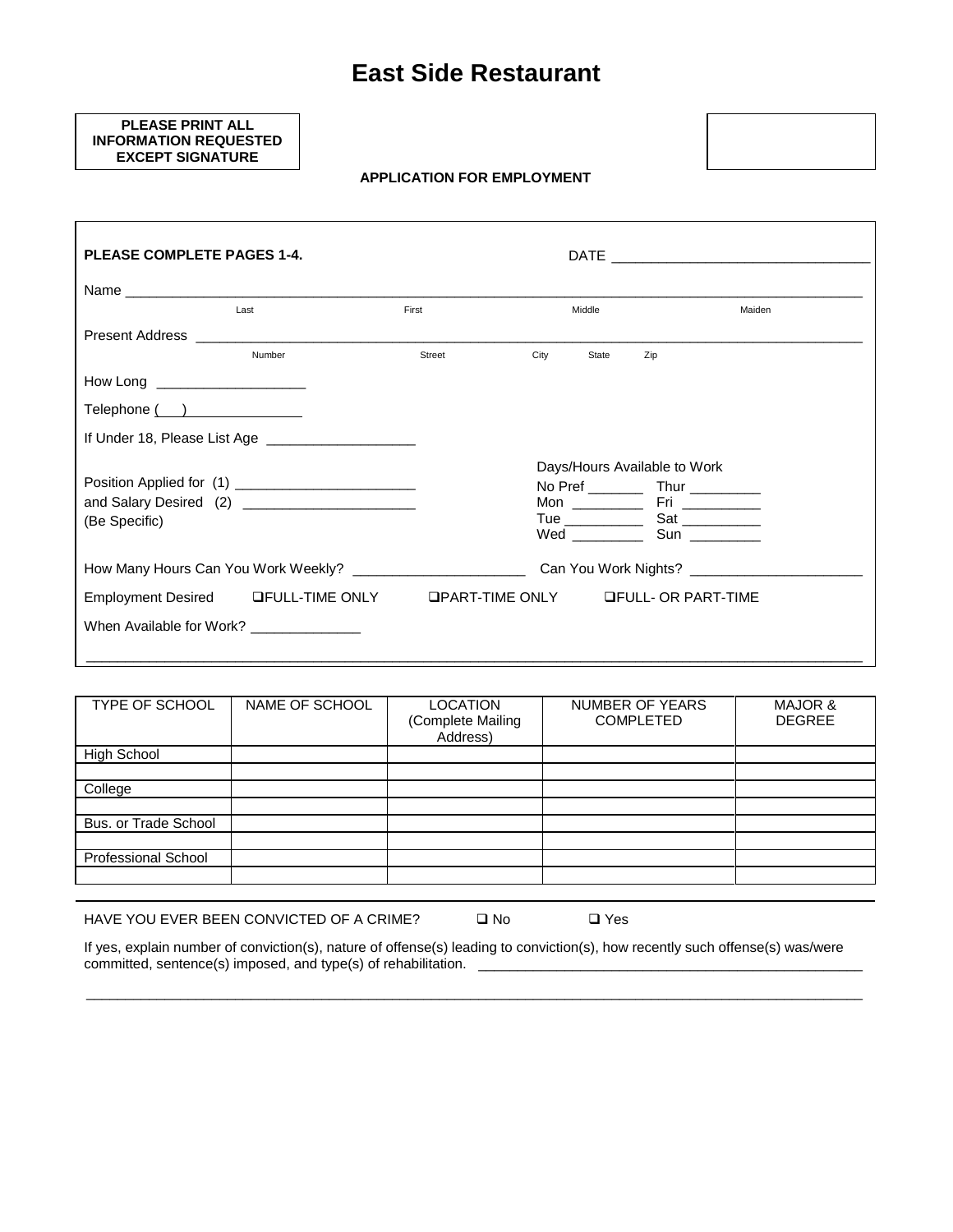|                      | <b>PLEASE PRINT ALL INFORMATION</b><br><b>REQUESTED EXCEPT SIGNATURE</b> |           |             |                      |                    |              |                                   |            |                            |                                                                                                                                          |
|----------------------|--------------------------------------------------------------------------|-----------|-------------|----------------------|--------------------|--------------|-----------------------------------|------------|----------------------------|------------------------------------------------------------------------------------------------------------------------------------------|
|                      |                                                                          |           |             |                      |                    |              | <b>APPLICATION FOR EMPLOYMENT</b> |            |                            |                                                                                                                                          |
|                      | DO YOU HAVE A DRIVER'S LICENSE?                                          |           |             | $\Box$ Yes $\Box$ No |                    |              |                                   |            |                            |                                                                                                                                          |
|                      |                                                                          |           |             |                      |                    |              |                                   |            |                            |                                                                                                                                          |
| Driver's License     |                                                                          |           |             |                      |                    |              |                                   |            | <b>QChauffeur</b>          |                                                                                                                                          |
|                      |                                                                          |           |             |                      |                    |              |                                   |            |                            |                                                                                                                                          |
|                      |                                                                          |           |             |                      |                    |              |                                   |            |                            |                                                                                                                                          |
|                      |                                                                          |           |             |                      |                    |              | <b>OFFICE ONLY</b>                |            |                            |                                                                                                                                          |
| <b>Typing</b>        | $\Box$ Yes<br>$\square$ No                                               |           | WPM         |                      | 10-key <b>□</b> No | $\Box$ Yes   | Word                              | Processing | $\Box$ Yes<br>$\square$ No | $\frac{1}{2}$ WPM                                                                                                                        |
| Personal<br>Computer | $\Box$ Yes<br>$\square$ No                                               | PC<br>Mac | $\Box$<br>❏ |                      |                    |              |                                   |            |                            | Skills                                                                                                                                   |
|                      | Please List Two References Other Than Relatives or Previous Employers.   |           |             |                      |                    |              |                                   |            |                            |                                                                                                                                          |
|                      |                                                                          |           |             |                      |                    |              |                                   |            |                            |                                                                                                                                          |
|                      |                                                                          |           |             |                      |                    |              |                                   |            |                            |                                                                                                                                          |
|                      |                                                                          |           |             |                      |                    |              |                                   |            |                            |                                                                                                                                          |
|                      |                                                                          |           |             |                      |                    |              |                                   |            |                            |                                                                                                                                          |
|                      | Telephone ( )                                                            |           |             |                      |                    |              |                                   |            |                            | Telephone ( )                                                                                                                            |
|                      |                                                                          |           |             |                      |                    |              |                                   |            |                            |                                                                                                                                          |
|                      |                                                                          |           |             |                      |                    |              |                                   |            |                            |                                                                                                                                          |
| requirement?         |                                                                          |           |             |                      |                    |              |                                   |            |                            | Up to 50 lbs. of lifting several times a day is an essential function of kitchen positions. Are you willing and able to comply with this |
|                      | May we contact your present employer? □ Yes                              |           |             |                      | $\square$ No       |              |                                   |            |                            |                                                                                                                                          |
|                      | Did you complete this application yourself                               |           |             |                      | $\square$ Yes      | $\square$ No |                                   |            |                            |                                                                                                                                          |
|                      |                                                                          |           |             |                      |                    |              |                                   |            |                            |                                                                                                                                          |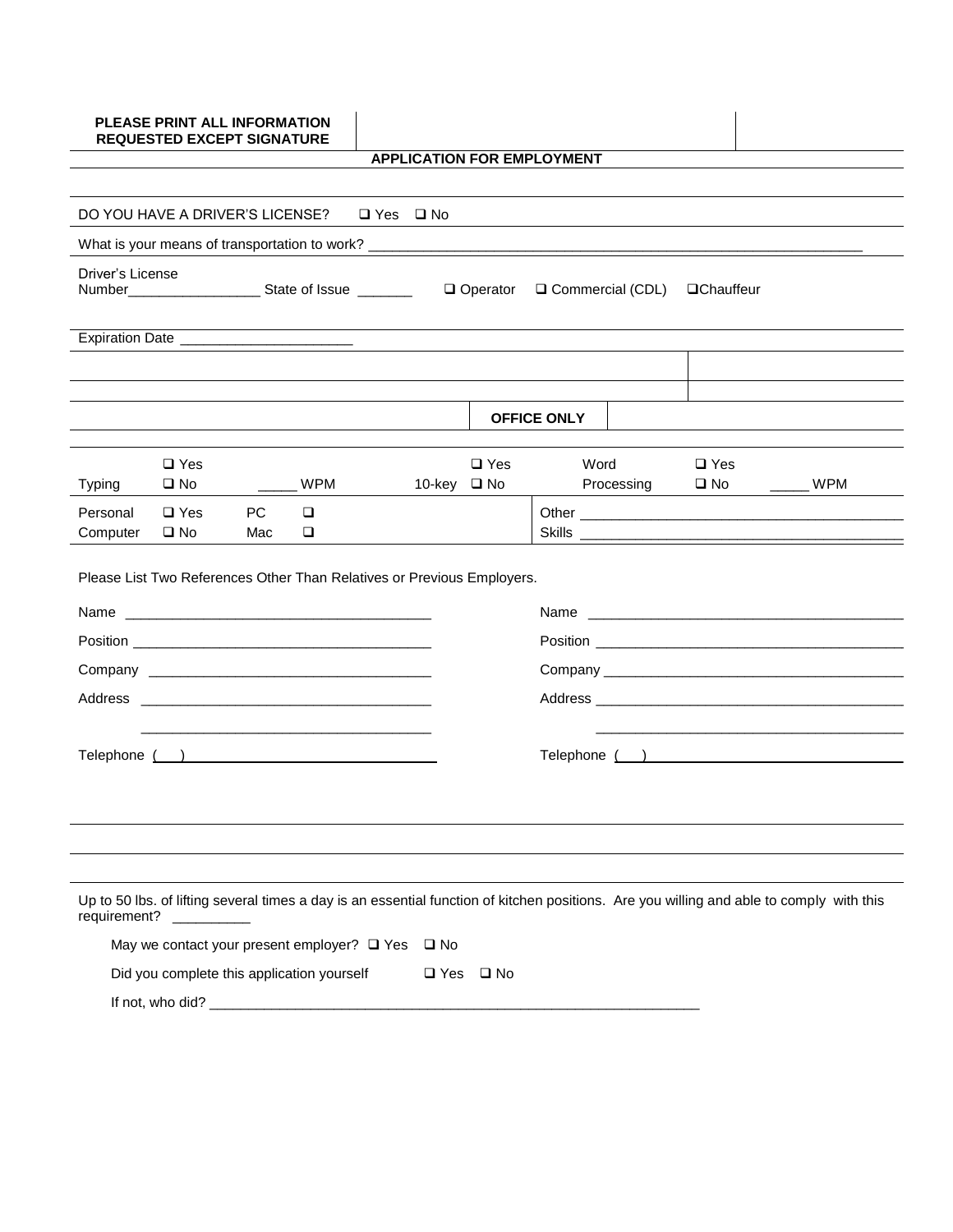| <b>PLEASE PRINT ALL INFORMATION</b><br><b>REQUESTED EXCEPT SIGNATURE</b> |  |
|--------------------------------------------------------------------------|--|
|                                                                          |  |

| <b>Work Experience</b> | Please list your work experience for the past four years beginning with your most recent job held. |
|------------------------|----------------------------------------------------------------------------------------------------|
|                        | If you were self-employed, give firm name. Attach additional sheets if necessary.                  |

| Name of Employer<br>Address                                                                                                    | Name of Last<br>Supervisor | Employment<br>Dates | Pay or Salary |  |
|--------------------------------------------------------------------------------------------------------------------------------|----------------------------|---------------------|---------------|--|
| City, State, Zip Code<br><b>Phone Number</b>                                                                                   |                            | From                |               |  |
|                                                                                                                                |                            | To                  |               |  |
|                                                                                                                                | Your Last Job Title        |                     |               |  |
| Reason for leaving (be specific)                                                                                               |                            |                     |               |  |
| List the jobs you held, duties performed, skills used or learned, advancements or promotions while you worked at this company. |                            |                     |               |  |
|                                                                                                                                |                            |                     |               |  |
|                                                                                                                                |                            |                     |               |  |
|                                                                                                                                |                            |                     |               |  |

| Name of Employer<br>Address                                                                                                    | Name of Last<br>Supervisor | Employment<br>Dates | Pay or Salary |  |
|--------------------------------------------------------------------------------------------------------------------------------|----------------------------|---------------------|---------------|--|
| City, State, Zip Code<br><b>Phone Number</b>                                                                                   |                            | From                | Start         |  |
|                                                                                                                                |                            | To                  | Final         |  |
|                                                                                                                                | Your Last Job Title        |                     |               |  |
| Reason for leaving (be specific)                                                                                               |                            |                     |               |  |
| List the jobs you held, duties performed, skills used or learned, advancements or promotions while you worked at this company. |                            |                     |               |  |
|                                                                                                                                |                            |                     |               |  |
|                                                                                                                                |                            |                     |               |  |
|                                                                                                                                |                            |                     |               |  |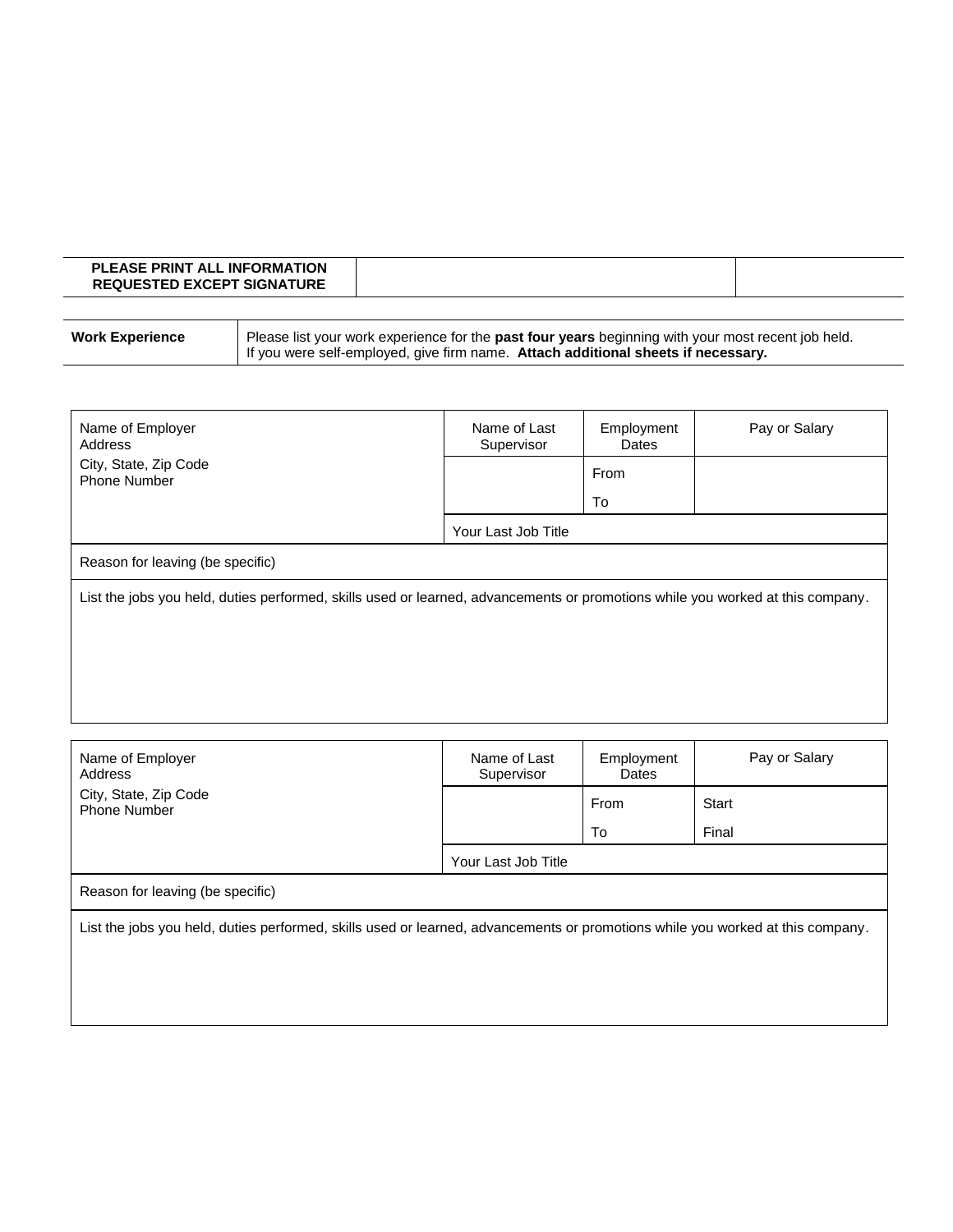| Name of Employer<br>Address                                                                                                    | Name of Last<br>Supervisor | Employment<br>Dates | Pay or Salary |  |
|--------------------------------------------------------------------------------------------------------------------------------|----------------------------|---------------------|---------------|--|
| City, State, Zip Code<br><b>Phone Number</b>                                                                                   |                            | From                |               |  |
|                                                                                                                                |                            | To                  |               |  |
|                                                                                                                                | Your Last Job Title        |                     |               |  |
| Reason for leaving (be specific)                                                                                               |                            |                     |               |  |
| List the jobs you held, duties performed, skills used or learned, advancements or promotions while you worked at this company. |                            |                     |               |  |

| Name of Employer<br>Address                                                                                                    | Name of Last<br>Supervisor | Employment<br>Dates | Pay or Salary |  |  |
|--------------------------------------------------------------------------------------------------------------------------------|----------------------------|---------------------|---------------|--|--|
| City, State, Zip Code<br>Phone Number                                                                                          |                            | From                | Start         |  |  |
|                                                                                                                                |                            | To                  | Final         |  |  |
|                                                                                                                                | Your Last Job Title        |                     |               |  |  |
| Reason for leaving (be specific)                                                                                               |                            |                     |               |  |  |
| List the jobs you held, duties performed, skills used or learned, advancements or promotions while you worked at this company. |                            |                     |               |  |  |
|                                                                                                                                |                            |                     |               |  |  |
|                                                                                                                                |                            |                     |               |  |  |
|                                                                                                                                |                            |                     |               |  |  |